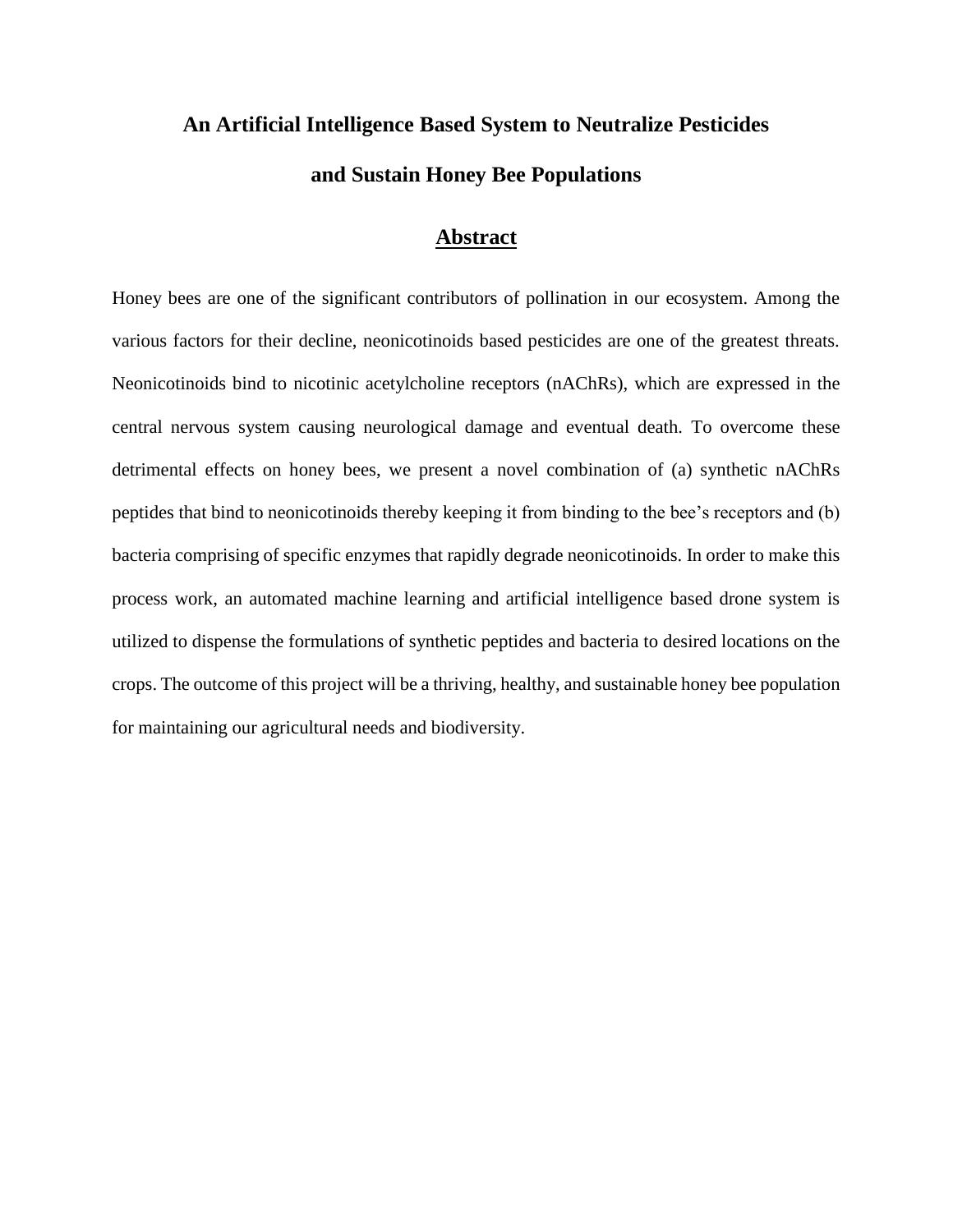## **A. Present Technology:**

More than 75% of the leading crop species worldwide are dependent on pollinators [1]. Although humans have made significant progress on increasing the productivity of crops by our scientific understanding of plant growth, use of fertilizers, improved water schemes, and prevention from pests and diseases, most plants and crops still rely on pollinators. Among these pollinators comprising of birds, bats, butterflies etc., bees are responsible for the pollination of approximately 70% of all crop species worldwide and contribute to over \$20 billion in crop production annually in the US. Out of more than 25,000 globally known species of bees, honey bees (Apis mellifera) rank as the highest single species of pollinator in the US [2].

In the past decade, global declines in honey bees have been linked to pathogens, climate change, habitat fragmentation, and pesticide use [3]. A 2019 study [4] found that 40% of their honey bee colonies loss was attributed to the use of pesticides. Honey bees are exposed to pesticides via numerous pathways including direct exposure, exposure through the pollen and nectar of plants treated with contact or systemic pesticides [5]. Figure 1 shows the different ways the pesticides affect honey bee leading to decay of their colonies.



*Figure 1. Pesticide exposure to bees and the steps affecting their health and colonies [5].*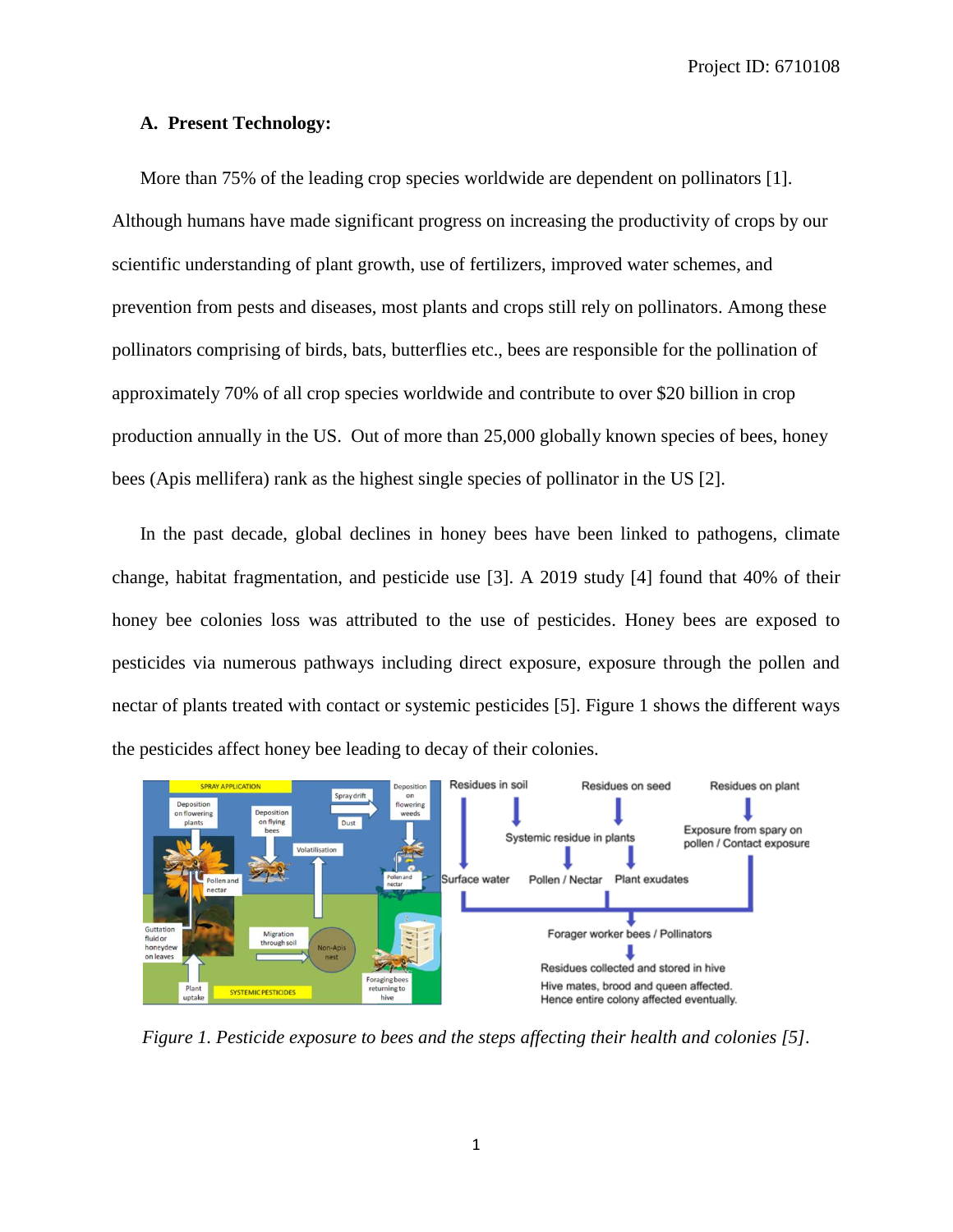Neonicotinoids [6] are the current generation of synthetic pesticides widely used all over the world. There are five neonicotinoids (imidacloprid, acetamiprid, clothianidin, thiamethoxam and dinotefuran) that are used in the United States for crop protection [7]. Neonicotinoids act by binding to nicotinic acetylcholine receptors (nAChRs), which are expressed in the central nervous system and are involved in synaptic transmission [8]. Under normal conditions, the receptors first get activated upon binding of a neurotransmitter known as acetylcholine (ACh) followed by inactivation when ACh is broken down by an enzyme called acetylcholinesterase (AChE), forming acetate and choline. Similar to ACh, neonicotinoids can bind and activate nAChRs. But, unlike ACh, they cannot be broken down by AChE. As a result, they cause over-stimulation of the nervous system leading to impaired feeding, impaired locomotion, altered learning and memory, impaired foraging, reduced immunity, and eventually, death. Figure 2 shows the structure of the 5 neonicotinoids and the toxicity following interaction with the receptor highlighting the affects neonicotinoids have at different stages of life cycle of insects.



*Figure 2. A. Chemical structures of neonicotinoids [7]. B. Mechanism of interaction with acetylcholine receptor [8] leading to toxic effects. C. Metabolic and endocrine functions of acetylcholine (ACh) in honey bee adults and larvae and its disturbances by neonicotinoid highlighting reduction of hypopharyngeal gland (HG) size and its ACh secretion [9].*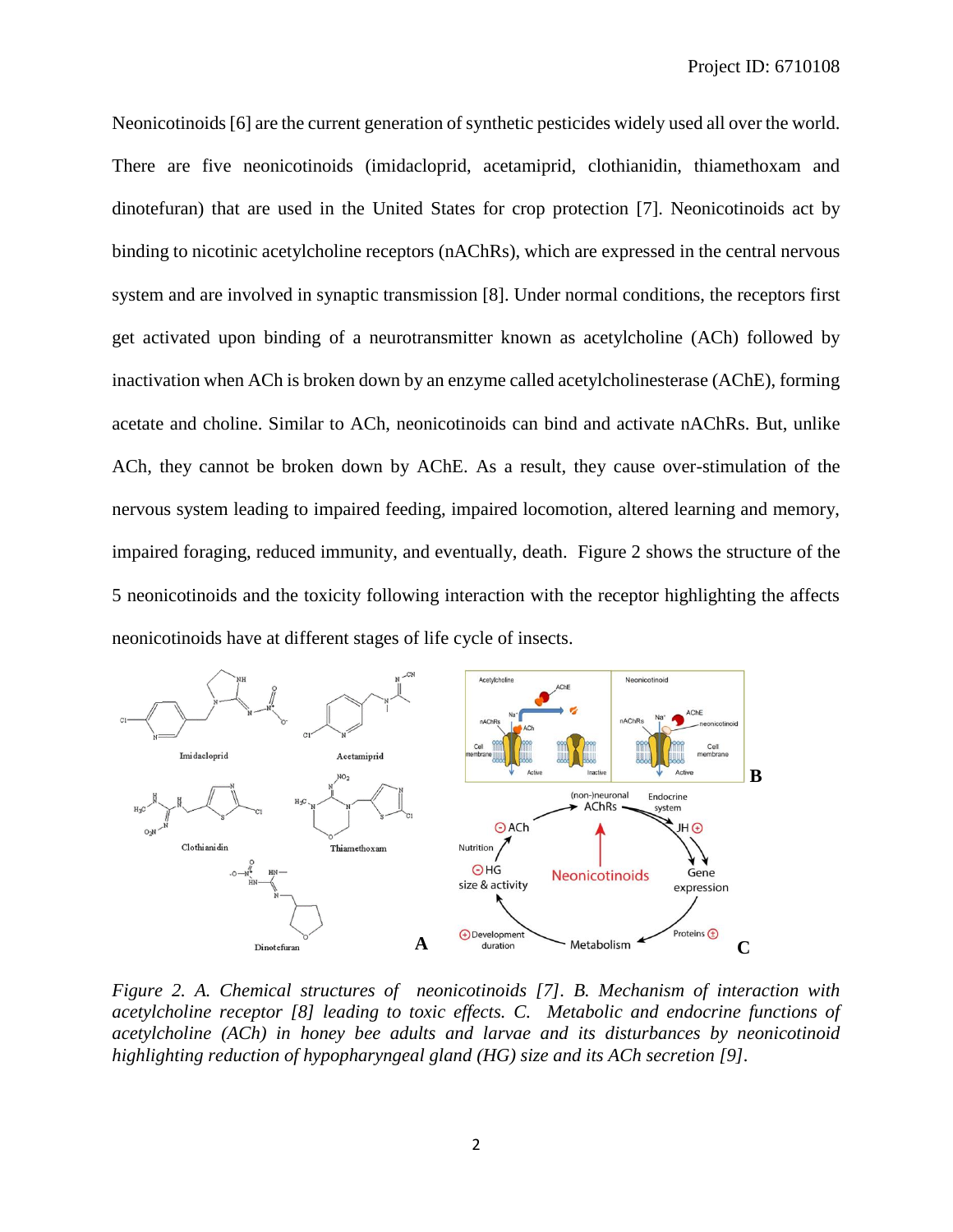## Current Mitigating Process and Limitation

Current methods [10] to limit exposure of honey bees to neonicotinoids include (a) application in the late evening, night, or very early morning when fewer bees are foraging (b) limiting spraying during windy conditions (c) using ground based spraying instead of aerial application (d) using a formulation that dries quickly and does not leave residue that can adhere to the body of the honey bees, (e) establishing apiaries far away from crop fields and (f) use of organic pesticides. However, all of these methods are not suitable for widespread farm use and also do not address the pesticide toxic effects on the honey bees. Hence, there is a critical need to develop a solution that will allow use of pesticide but save the pollinators and especially the honey bees. Loss of honey bees will not only be detrimental to the agricultural industry that is facing challenges to the ever growing human population but will also cause major havoc on the diversity of life observed on our planet.

#### **B. History:**

Pesticides have been used since before 2500 B.C. [11], with the first ones consisting mainly of sulfur. Later on, heavy metal compounds such as those that contained arsenic, lead, or mercury were also used as pesticides. These interrupted biological processes including enzymatic activity focused on energy generation such as ATP production. However, these pesticides [12] often persisted a long time, did not degrade easily, and often made their ways into local ecosystems, which negatively affected the lives of many animals.

At the beginning of the  $19<sup>th</sup>$  century, newer pesticides manufacturing methods were developed resulting in the manufacturing of Dichlorodiphenyltrichloroethane or DDT [13]. This pesticide became very prominent in the agriculture world by 1945. After a decade of widespread use, in 1962 Rachel Carson, a marine biologist and conservationist published a book focused on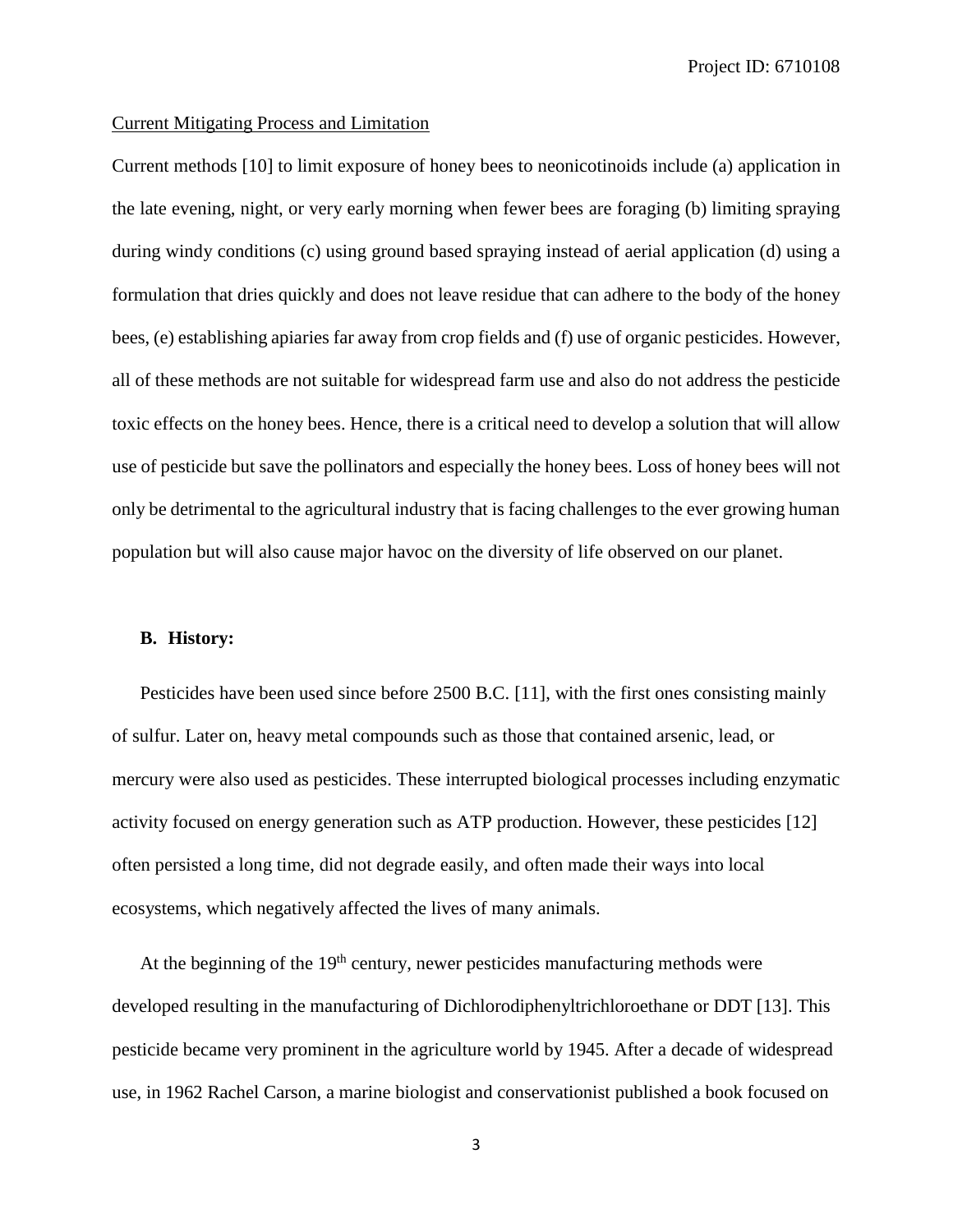the harmful effects of pesticides on the environment and the animals and pollinators. However, without an oversight and monitoring agency, pesticide use continued widespread. In 1970, President Nixon formed the Environmental Protection Agency (EPA) to monitor and enforce the use of harmful chemicals in the environment. In 1972, the EPA banned DDT [14] which led to development of the class of pesticides called neonicotinoids in the 1980s which were touted to be safer than DDT to mammals. Among the different class of pesticides comprising of organophosphates, carbamates, sulfonylureas and pyrethroid, neonicotinoids account for more than 25% of use worldwide. Neonicotinoids [6] are the current generation of synthetic derivatives of nicotine and were launched in 1991 to overcome the rapid degradation and resistance encountered with nicotine by being persistent following application. They are also effective at very low concentrations and less toxic to mammals. However, these neonicotinoids were identified to be toxic to the honey bees (Table 1) resulting in the need for development of mitigation strategies. Therefore, many alternatives to these pesticides and methods to control them are currently being developed.

| <b>Neonicotinoid</b> | <b>Toxicity Levels</b> | <b>Contact LD<sub>50</sub></b> | Oral LD <sub>50</sub>  |
|----------------------|------------------------|--------------------------------|------------------------|
| Acetamiprid          | Medium                 | $7.1 - 8.09 \,\mu g$           | $8.85 - 14.52 \,\mu g$ |
| Clothianidin         | High                   | $0.022 - 0.044 \mu g$          | $0.00379 \mu g$        |
| Dinotefuran          | High                   | $0.024 - 0.061$ µg             | $0.0076 - 0.023 \mu g$ |
| Imidacloprid         | High                   | $0.0179 - 0.243 \mu g$         | $0.0037 - 0.081 \mu g$ |
| Thiamethoxam         | High                   | $0.024 - 0.029 \,\mu g$        | $0.005 \mu g$          |

Table 1. Known Toxicity of Neonicotinoids to Honey Bees [6]

## **C. Future Technology:**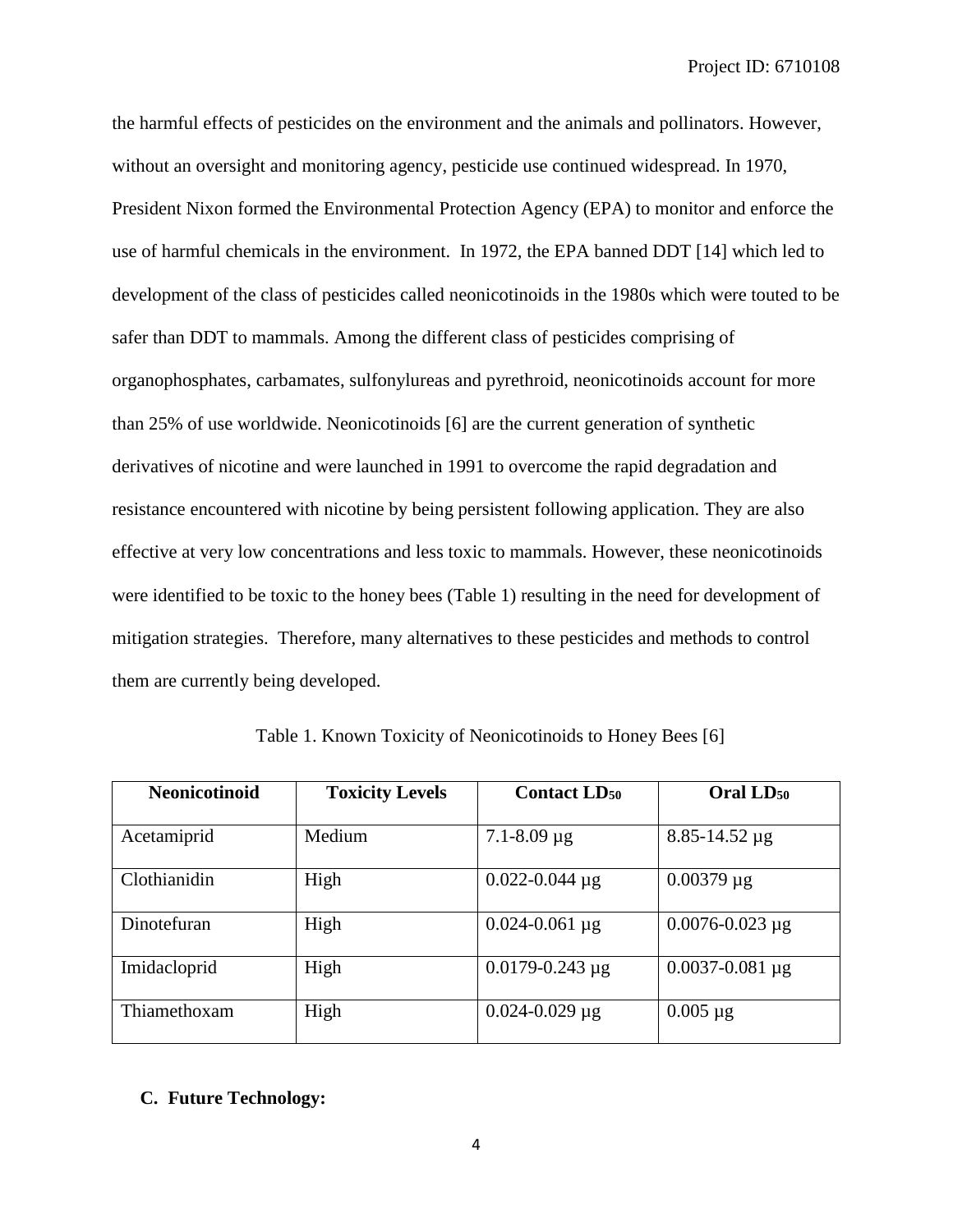To reduce/eliminate the effects of neonicotinoids on honey bees, our technology relies on integration of biochemical interactions observed in nature coupled with an Artificial Intelligence (AI) based system. The first aim is to develop synthetic peptides that replicate the receptors of nAChRs. These synthetic peptides will bind to neonicotinoids strongly thereby eliminating their interaction with the nAChRs of the honey bee and hence any toxicity. The amino acid sequence information for the binding site (Figure 3) will be used to make the peptide using solid phase synthesis. The peptide will be tested by incubating with the neonicotinoids and measuring the binding efficiency using a competitive fluorescence labeled assay. From the different peptides synthetized, the one with the highest affinity will be selected for use on honey bees.



*Figure 3. Representations of a nAChRs binding sites. A. Schematic showing the interaction of the different peptides of the subunits [15]. B. Sequence alignments of acetylcholine receptor α and non-α subunits for different species[16]. Direct intercations are highlighted in yellow, while indirect interactions are shown in light blue background. Am is honey bee (Apis mellifera).*

The next aim is to integrate bacterial species with efficient enzymes for degradation of neonicotinoids. In a study [17] conducted by researchers at Bayer AG (one of the company that manufactures neonicotinoid insecticides), honey bees were found to be more than 1,000 times less sensitive to the neonicotinoid thiacloprid than imidacloprid. Using genomic and biochemical methods, they showed that this was due to select enzymes that were able to rapidly degrade thiacloprid. These were found to be a subfamily of classical enzymes known as cytochrome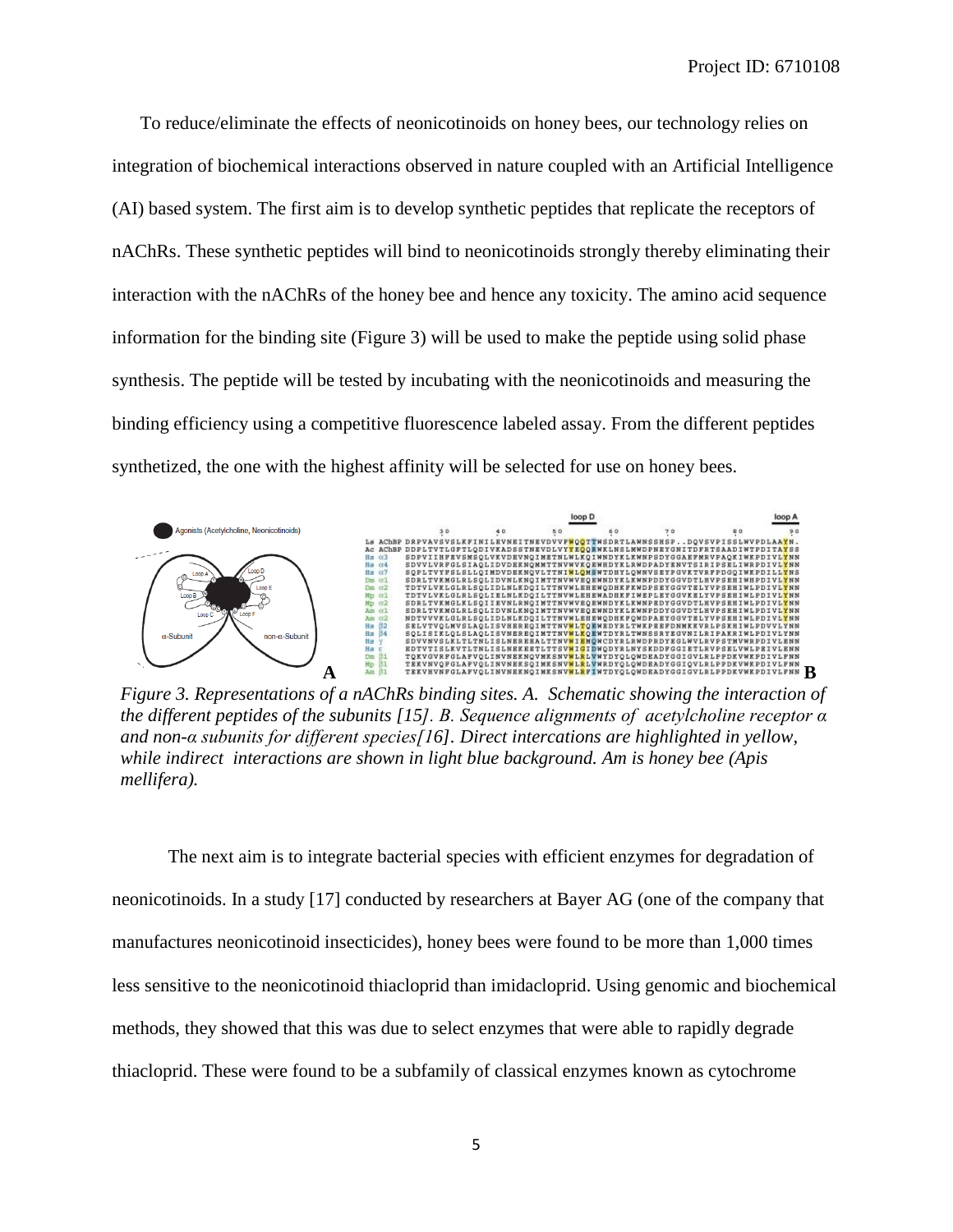P450s which are found to have different selectivity for each of the pesticides. Based on our literature review [18]; there are several enzymes that break down pesticides with the end product being carbon dioxide and water. In addition, there are several bacterial species [19] that rapidly break down the pesticides. Figure 4 shows examples of common enzymes and the bacterial species. For each of the neonicotinoids, the bacteria with the highest specificity will be selected by monitoring the degradation rate of the pesticide. The bacteria will be then converted into the spore form for easy storage, transport and use as a spray on the flowers.



*Figure 4. Biological degradation of neonictonoids. Left panel shows common enyzmes [18]. Right panel shows example of bacteria and their degradation rate for the pesticides [19].*

## **D. Breakthroughs:**

Although much of the technology required for this system is already available to make the desired peptide and the combinatorial enzyme/bacterial species for neonicotinoids degradation, some components still require breakthroughs. These include (a) development of a formulation of the peptide and the enzyme/bacterial species for stability in environments ranging from hot to cold weather and (b) automated identification of plants, stem, branches, leave, flowers and petals via machine learning. Although there is a lot known in the literature about protein formulation, there is very little information or knowledge for formulation of peptides. Even though they are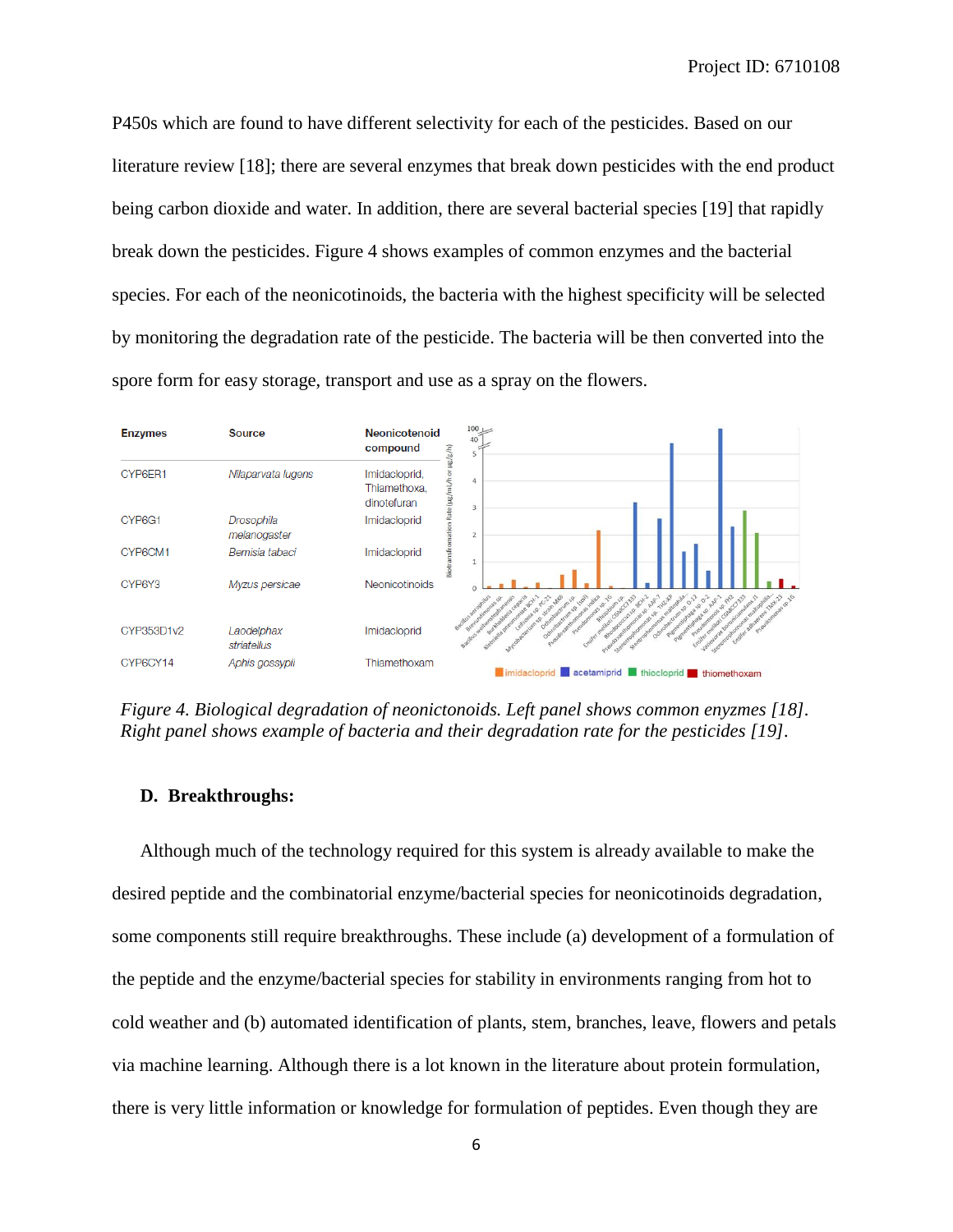smaller, they do present significant challenges for the formulation including chemical instability resulting in degradation and self-association often resulting in gel formation. In order to develop a stable delivery system for the peptides and the bacteria, a hydrogel based encapsulation strategy will be used. The peptide and the bacteria species will be encapsulated in the hydrogel using either an emulsification process or lyophilization to create nano sized particles. They will be characterized for stability and bioactivity against the neonicotinoids. The data obtained will be compared with the free peptide and bacteria experiments for validation.

Artificial Intelligence and machine learning is a composite of different processing methods, comprising neural networks, probabilistic models, and a variety of unsupervised and supervised feature learning algorithms for desired pattern recognition [20]. These methods have been used for image analysis and also for automated classification of flowers [21] as shown in Figure 5.



*Figure 5. Fundamental steps for AI based machine learning for image-based flower identification [20]. B. Examples showing the flower image recognition based on a botanist (left) versus machine learning (right) description of flowers [21]. C. Process highlighting the steps for the drone based AI system for biodegradation of pesticides.*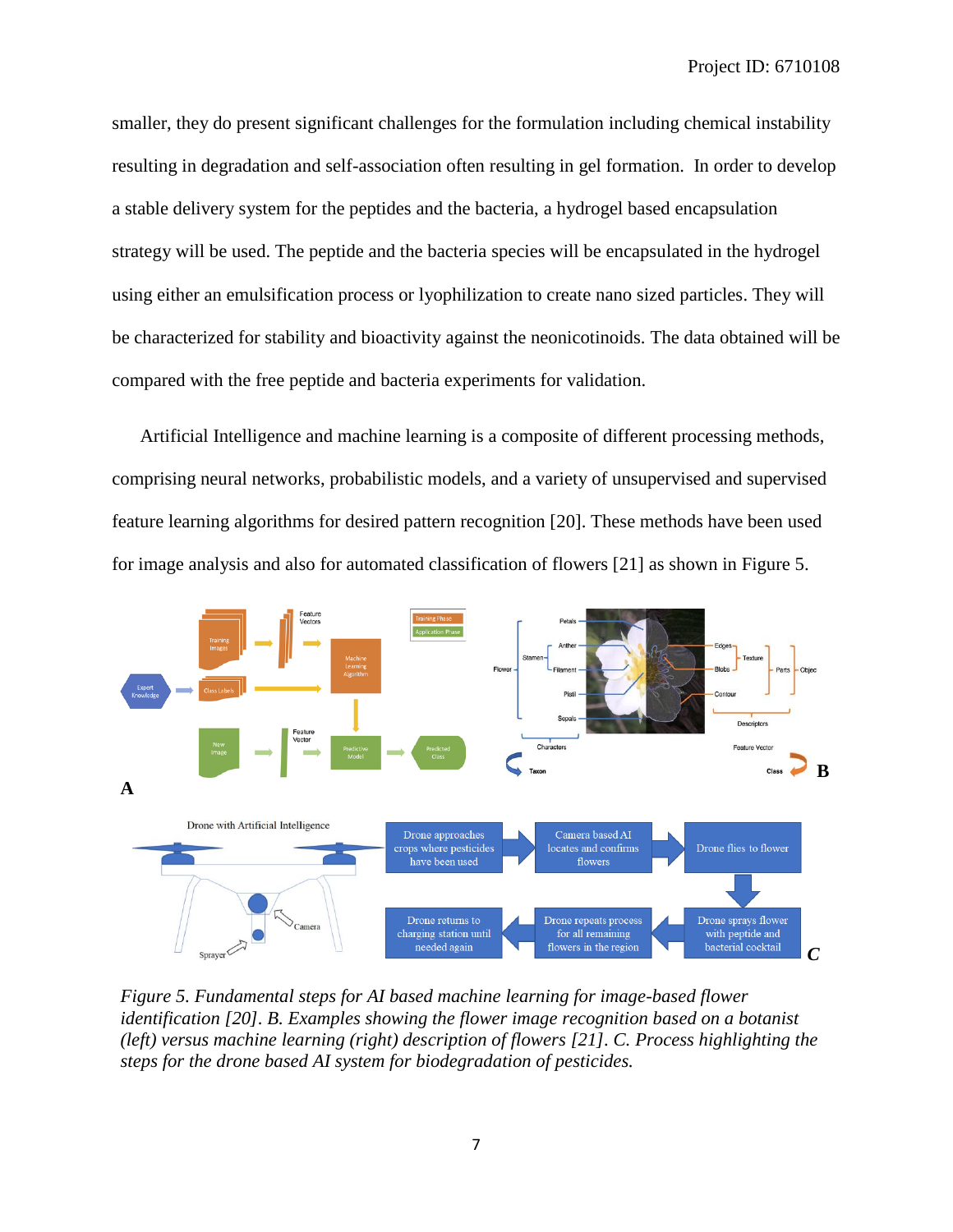The algorithm developed here will be interfaced with the drone having a camera for automated identification. The drone will be modified to have a chamber for spraying the emulsified or lyophilized mix of the synthetic peptides and the cocktail of bacterial species on the flowers. Once the on-board system on the drone identifies a plant, it will scan for the presence of flowers and use artificial intelligence to spray the flowers with the optimized concentration of the synthetic peptide and the bacterial cells based on the surface area.

The developed system will be tested in collaboration with farmers who use neonicotinoids, raise honey bees farms, and have faced decline in their population. The tests will be conducted over a one year period to ensure a complete cycle of the crops. A control group of farmers will not receive these synthetic peptides or the bacterial cocktail. At the end of the year, results will be compared to test the success of the developed system.

## **E. Design Process:**

Throughout the completion and optimization of our project, we had to make many decisions along the way. Although these decisions were not always easy to make, we chose the ones that we felt would benefit our technology the most.

One of the first ideas that our team considered for our project was to put the neutralizing agent in the water around the plant rather than on the flower of the plants. This way, the agent would be absorbed into the plant itself when the plant absorbs water from the soil through its roots. However, we decided against this because this method would mean that the entire plant no longer contained the pesticide and therefore would not be able to kill the pests. This led us to choose our current method of spraying the spray on only the flowers of plants. This way, the

8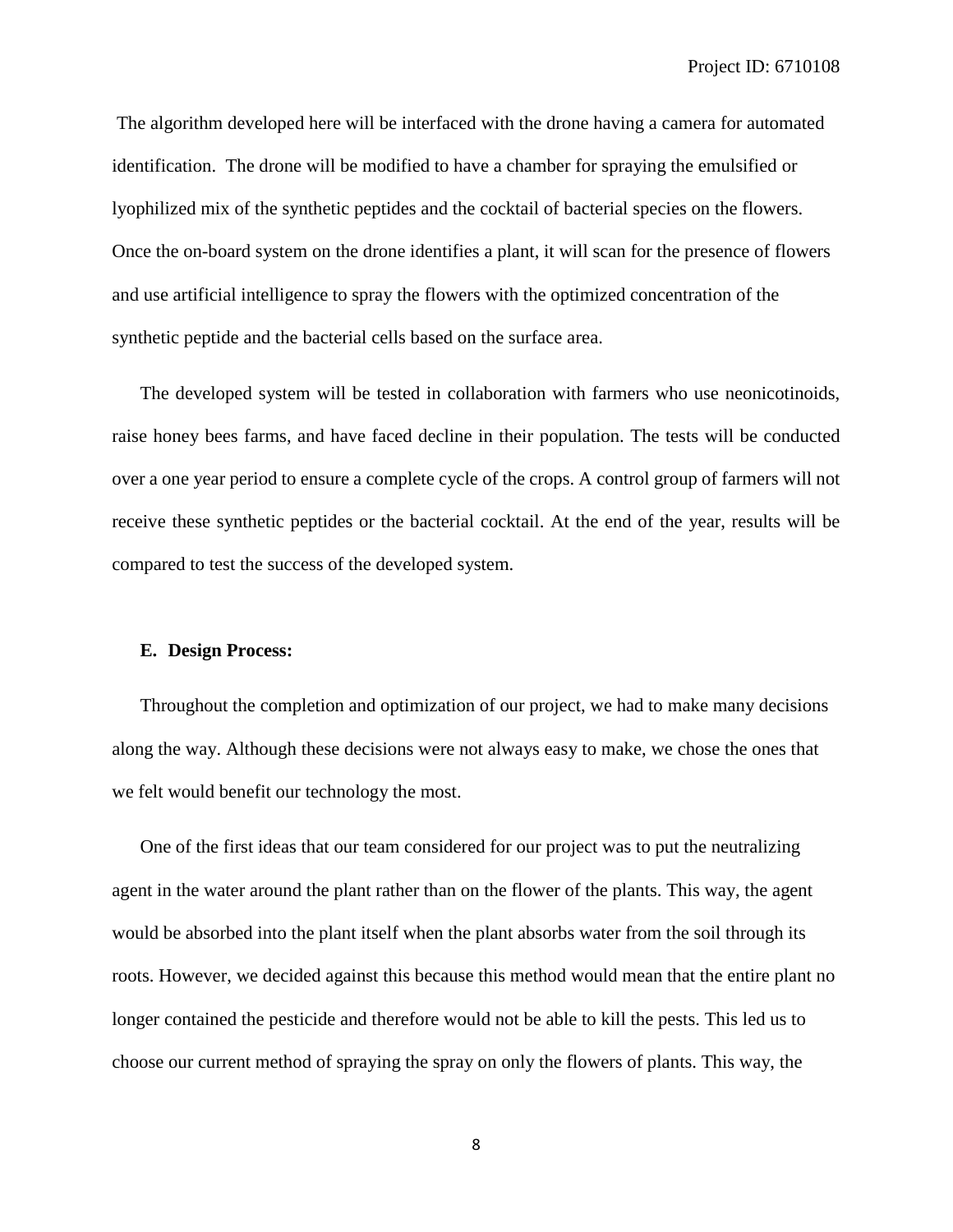pesticide will still kill insects on other parts of the plant, but will not harm the bees on the flowers, which is where most bees tend to go on plants.

Another idea that was considered by our team for our project was having a manual or mass spraying system in order to spread the neutralizing agent. A manual spraying system would allow for people to control exactly where they wanted to spray the neutralizing agent and how much is used in different locations. However, this was decided against because a manual spraying method would not allow for the task to be accomplished in a timely manner and would be very inefficient. On the other hand, a mass spraying system would allow for a large area of crops or plants to be covered in a short amount of time which would be very efficient. However, this has a similar problem to putting the spray in the water because it would not be very accurate and would make the entire plant not have any of the pesticide rather than just the flowers. Due to this, we chose to use an automated drone interfaced with an artificial intelligence camera instead. This choice allows for the spray to be utilized and spread in a timely manner while maintaining the accuracy that is needed to ensure that it is only sprayed on the flowers of plants.

Furthermore, another idea that was considered by our team for our project was having a manually controlled drone rather than a completely autonomous drone. We thought about including this because it would give the farmers or people complete control over exactly where the drone goes and allow the farmer to see what the drone is seeing. This would allow them to make judgements regarding whether or not the neutralizing agent is needed which is something that the autonomous version cannot do. However, we chose to have the autonomous drone rather than a manually controlled drone because it requires no user input and as stated previously, would be much more efficient than having a human control it.

9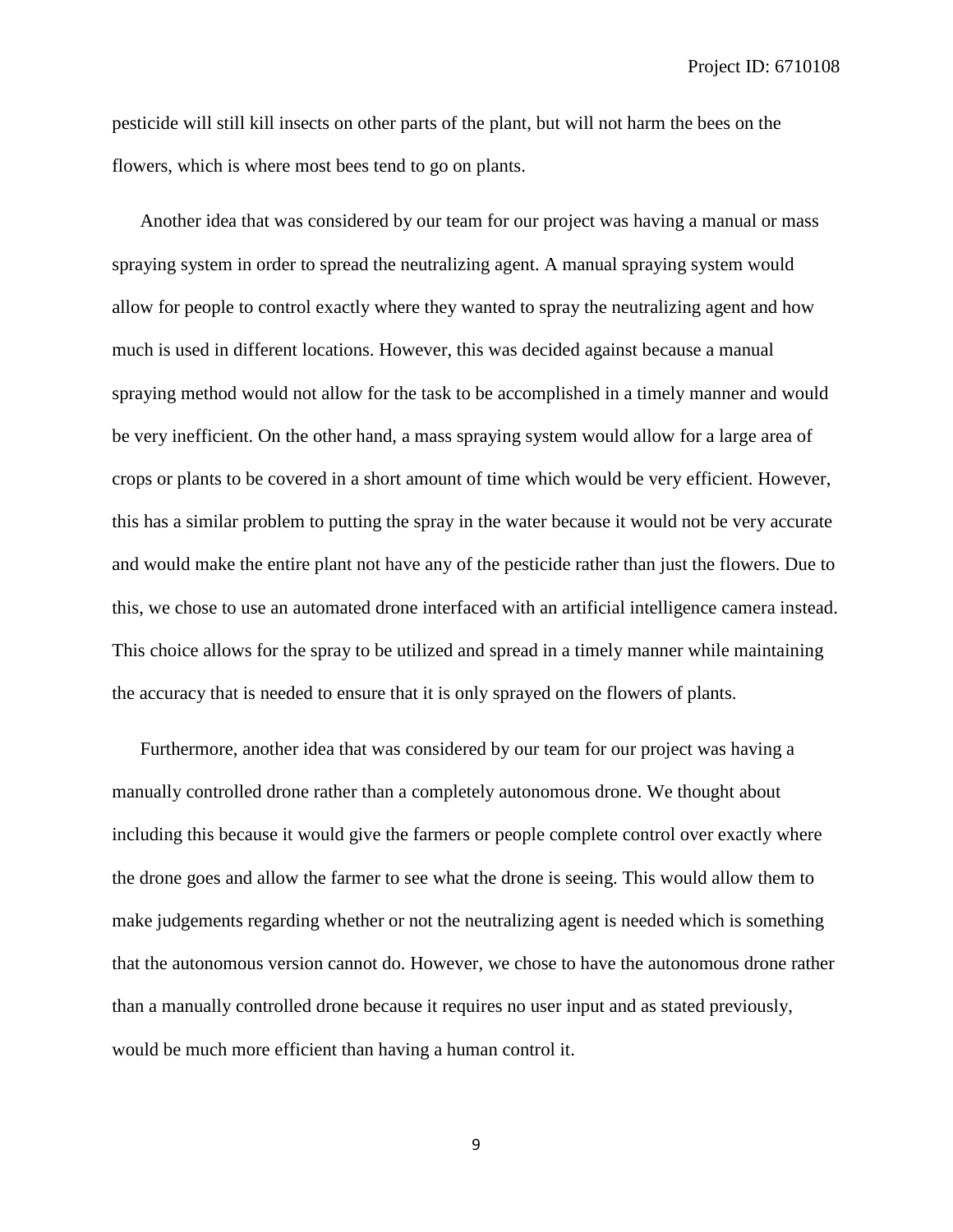## **F. Consequences:**

Our technology provides a solution for the current EPA approved pesticide use while providing a sustainable environment for the pollinators including honey bees. The developed peptide and bacteria based dual targeting system will enable automated degradation of neonicotinoids by successful completion of the following milestones.

**Milestone 1:** Development of peptides that bind with neonicotinoids with higher affinity than the native nAChRs present in the honey bees for eliminating toxicity.

**Milestone 2**: Development of bacteria samples in powder form for rapid spraying capabilities with maximal efficiency for biodegradation of neonicotinoids.

**Milestone 3:** Successful demonstration of an automated drone system that can specifically spray the developed neonicotinoid degrading component only on the flowers of the plants.

Farmers can continue to use the pesticides as desired and the pollinators so crucial for survival of our ecosystem can perform their routine pollination with no concerns of pesticide toxicity.

As with all technologies, there are some negative effects. First, the synthetic peptide may be carried over by the honey bees back to their hive and may pass onto the honey being collected. Second, the bacteria being used overgrow and cause health issues on humans who consume the produce from the crop. Finally, every farmer may not prefer to use drones due to privacy concerns. However, overall, we believe that the positivity impact for the benefit of the honey bees far outweighs the negative effects which can also be managed effectively. The developed system will make the entire community work together to help and create a better and healthy life for honey bees and directly benefit the future of our ecosystem.

10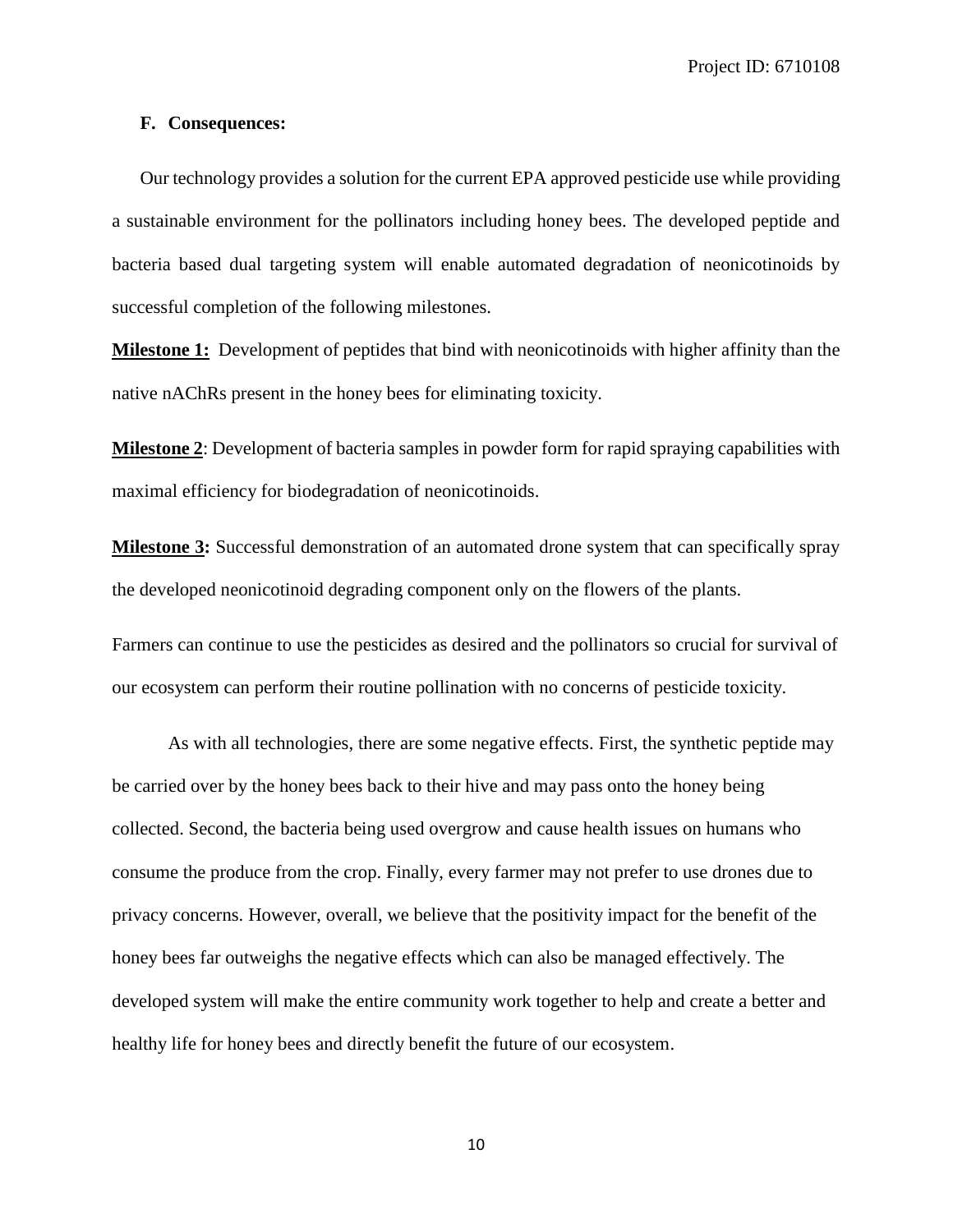## **Bibliography**

- 1. Klatt, B. K., Holzschuh, A., Westphal, C., Clough, Y., Smit, I., Pawelzik, E., & Tscharntke, T. (2014). Bee pollination improves crop quality, shelf life and commercial value. *Proceedings of the Royal Society B: Biological Sciences*, *281*(1775), 20132440.
- 2. Hung, K.-L. J., Kingston, J. M., Albrecht, M., Holway, D. A., & Kohn, J. R. (2018). The worldwide importance of honey bees as pollinators in natural habitats. Proceedings of the Royal Society B: Biological Sciences, 285(1870), 20172140.
- 3. U.S. beekeepers lost over 40 percent of colonies last year, highest winter losses ever recorded: Results point to a need for increased research, extension, and best management practices. (2019, June 19). ScienceDaily.
- 4. Vanbergen, A. J., & Initiative, .t.h.e. .I.P. (2013). Threats to an ecosystem service: pressures on pollinators. Frontiers in Ecology and the Environment, 11(5), 251-259.
- 5. Scientific Opinion on the science behind the development of a risk assessment of Plant Protection Products on bees (Apis mellifera, Bombus spp. and solitary bees). EFSA Journal 2012; 10(5) 2668.
- 6. Hopwood, J. L. (2016). How Neonicotinoids Can Kill Bees. Xerces Society < https://xerces.org/publications/scientific-reports/how-neonicotinoids-can-kill-bees>
- 7. Kasiotis, K. M., & Machera, K. (2015). Neonicotinoids and their Metabolites in Human Biomonitoring: A Review. *Hellenic Plant Protection Journal*, *8*(2), 33–45.
- 8. Chang, B.H., Daugherty, L., & Mitchell, A. (2013). Bee afraid , bee very afraidneonicotinoids and the nAChRs family.
- 9. Grünewald, B., & Siefert, P. (2019). Acetylcholine and Its Receptors in Honeybees: Involvement in Development and Impairments by Neonicotinoids. *Insects*, *10*(12), 420.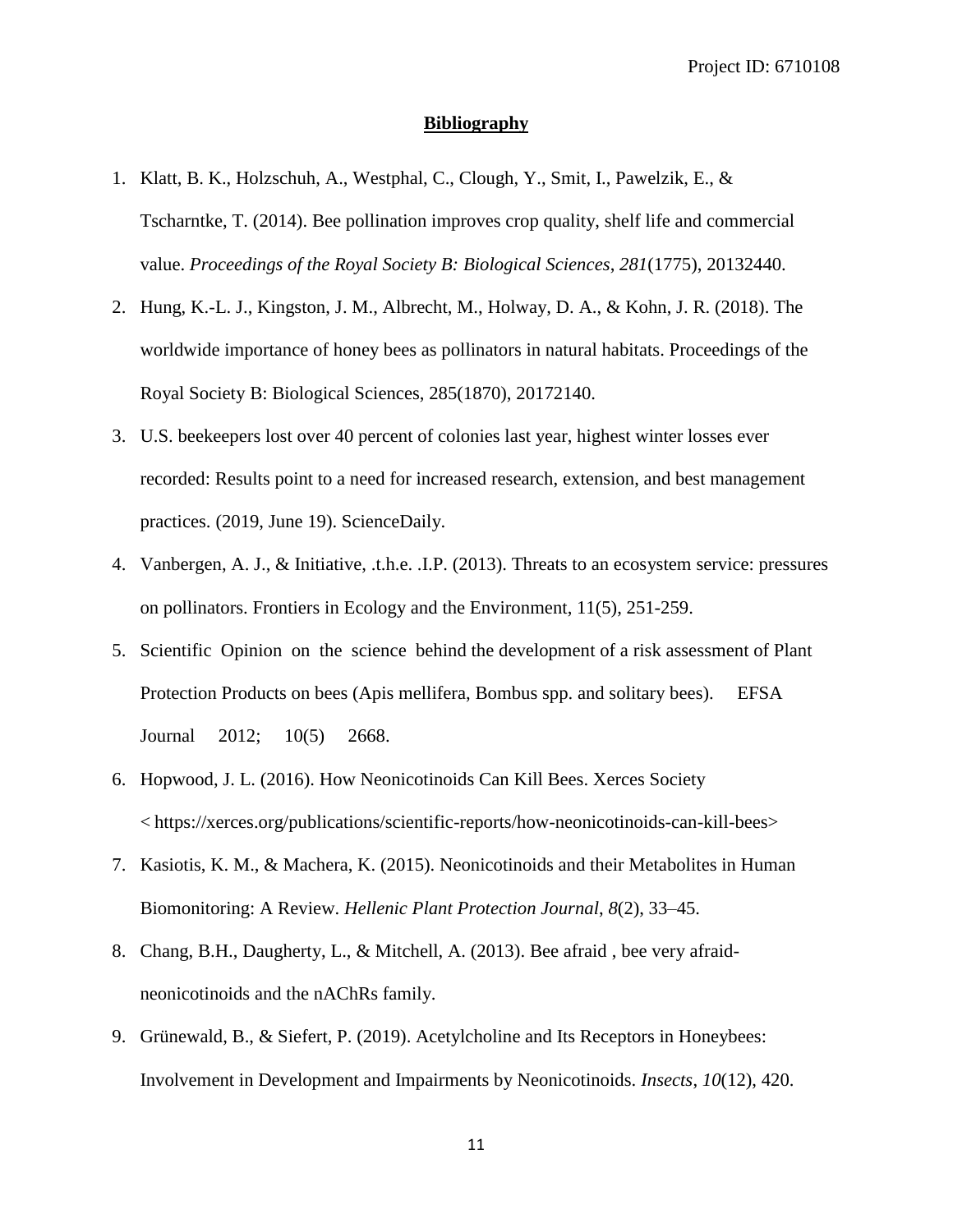- 10. Sanchez-Bayo F, Goka K (2014) Pesticide Residues and Bees A Risk Assessment. PLoSONE 9(4): e94482.
- 11. Bertomeu Sánchez, José. (2019). Introduction. Pesticides: Past and Present. HoST Journal of History of Science and Technology. 13. 1-27. 10.2478/host-2019-0001.
- 12. Saeedi Saravi, Seyed Soheil, and Mohammad Shokrzadeh. (2011) "Role of Pesticides in Human Life in the Modern Age: A Review." *Pesticides in the Modern World - Risks and Benefits*. InTech, < https://www.intechopen.com/books/pesticides-in-the-modern-worldrisks-and-benefits/role-of-pesticides-in-human-life-in-the-modern-age-a-review.
- 13. Longnecker, M. P., Rogan, W. J., & Lucier, G. (1997). The human health effects of DDT (dichlorodiphenyltrichloroethane) and PCBS (polychlorinated biphenyls) and an overview of organochlorines in public health. Annual review of public health, 18, 211–244.
- 14. DDT A Brief History and Status. (2019). EPA. <https://www.epa.gov/ingredients-usedpesticide-products/ddt-brief-history-and-status>
- 15. Matsuda, K., Shimomura, M., Ihara, M., Akamatsu, M., & Sattelle, D. B. (2005). Neonicotinoids Show Selective and Diverse Actions on Their Nicotinic Receptor Targets: Electrophysiology, Molecular Biology, and Receptor Modeling Studies. Bioscience, Biotechnology, and Biochemistry, 69(8), 1442-1452.
- 16. Matsuda, K., Kanaoka, S., Akamatsu, M., & Sattelle, D. B. (2009). Diverse Actions and Target-Site Selectivity of Neonicotinoids: Structural Insights. *Molecular Pharmacology*, *76*(1), 1–10.
- 17. Manjon, C., Troczka, B. J., Zaworra, M., Beadle, K., Randall, E., Hertlein, G., Singh, K. S., Zimmer, C. T., Homem, R. A., Lueke, B., Reid, R., Kor, L., Kohler, M., Benting, J., Williamson, M. S., Davies, T. G. E., Field, L. M., Bass, C., & Nauen, R. (2018). Unravelling